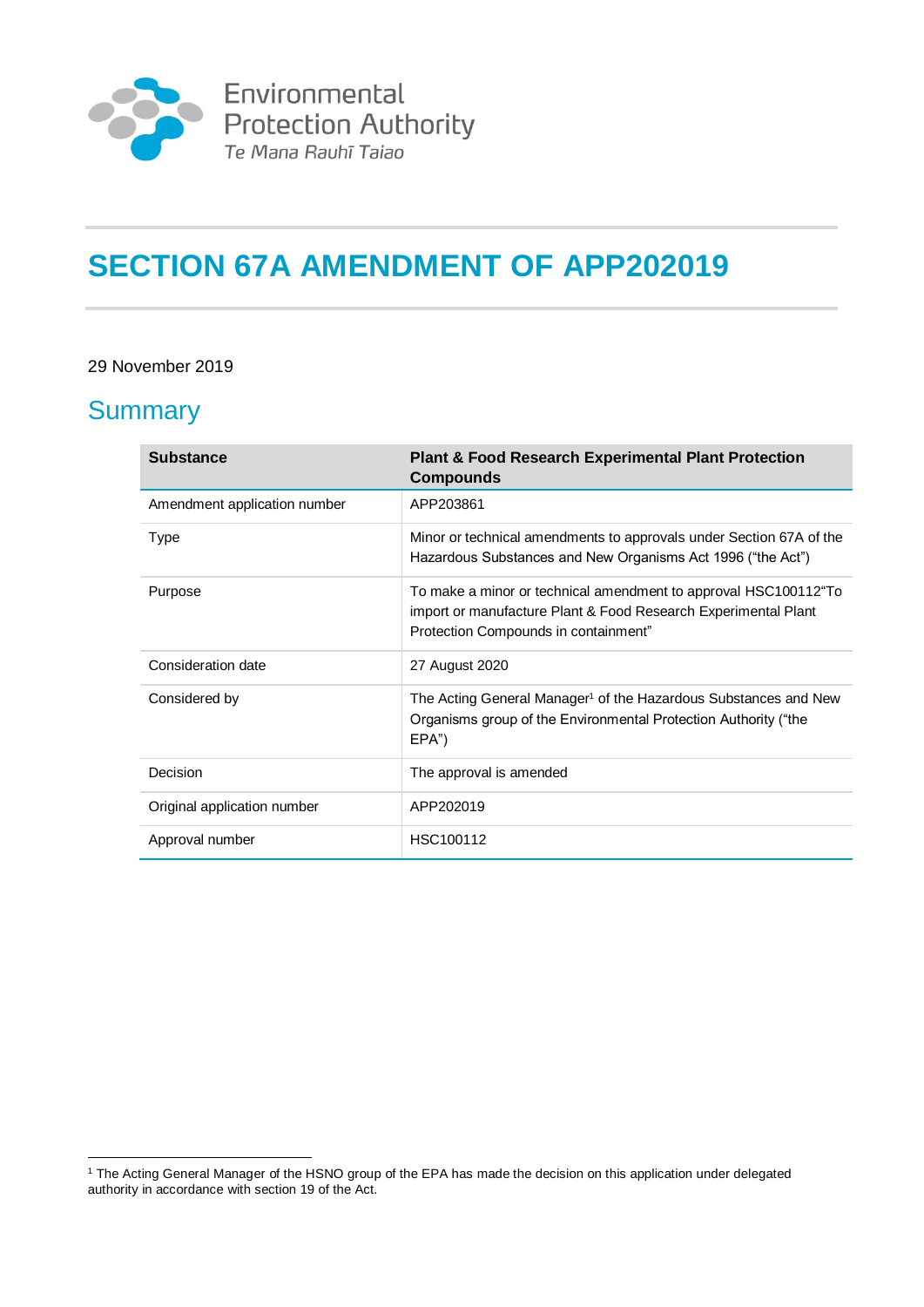Amendment of The New Zealand Institute for Plant and Food Research approval to import or substances Pesticides in containment

#### 1. Background

- 1.1. A containment approval, HSC100112 was granted on 11 March 2014 to The New Zealand Institute for Plant and Food Research Limited. The purpose of that application was to import or manufacture Plant & Food Research Experimental Plant Protection Compounds in containment for field trials (approval number HSC100112).
- 1.2. The EPA amended the timeframe to extend the expiry date to 01 September 2020 to consider approaches to substance composition information and the controls which would be associated with a containment approval for an ongoing research context
- 1.3. The Environmental Protection Authority (EPA) is seeking to amend the decision document and one of the controls for the original approval HSC100112. The amendment proposes to extend the approval expiry date from 1 September 2020 to 30 June 2021 in paragraph 7.4 of the original decision document and control 1 of Appendix A: Controls applying to Plant & Food Research Experimental Plant Protection Compounds.

## 2. Eligibility

- 2.1. According to section 67A of the HSNO Act, the EPA may amend any approval it has granted if it considers that the alteration is minor in effect or corrects a minor or technical error.
- 2.2. The alteration of the expiry date is considered to be minor in effect as it will not change the risks associated with Plant & Food Research Experimental Plant Protection Compounds, and will not affect the containment of the substances.

#### 3. Amendment

- 3.1. The decision document and the controls for application APP202019, approval number HSC100112, are modified in the following ways:
	- "01 September 2020" is replaced with "30 June 2021" in paragraph 7.4 of the original decision document
	- "01 September 2020" is replaced with "30 June 2021" in Control 1 of Appendix A: Controls applying to Plant & Food Research Experimental Plant Protection Compounds.